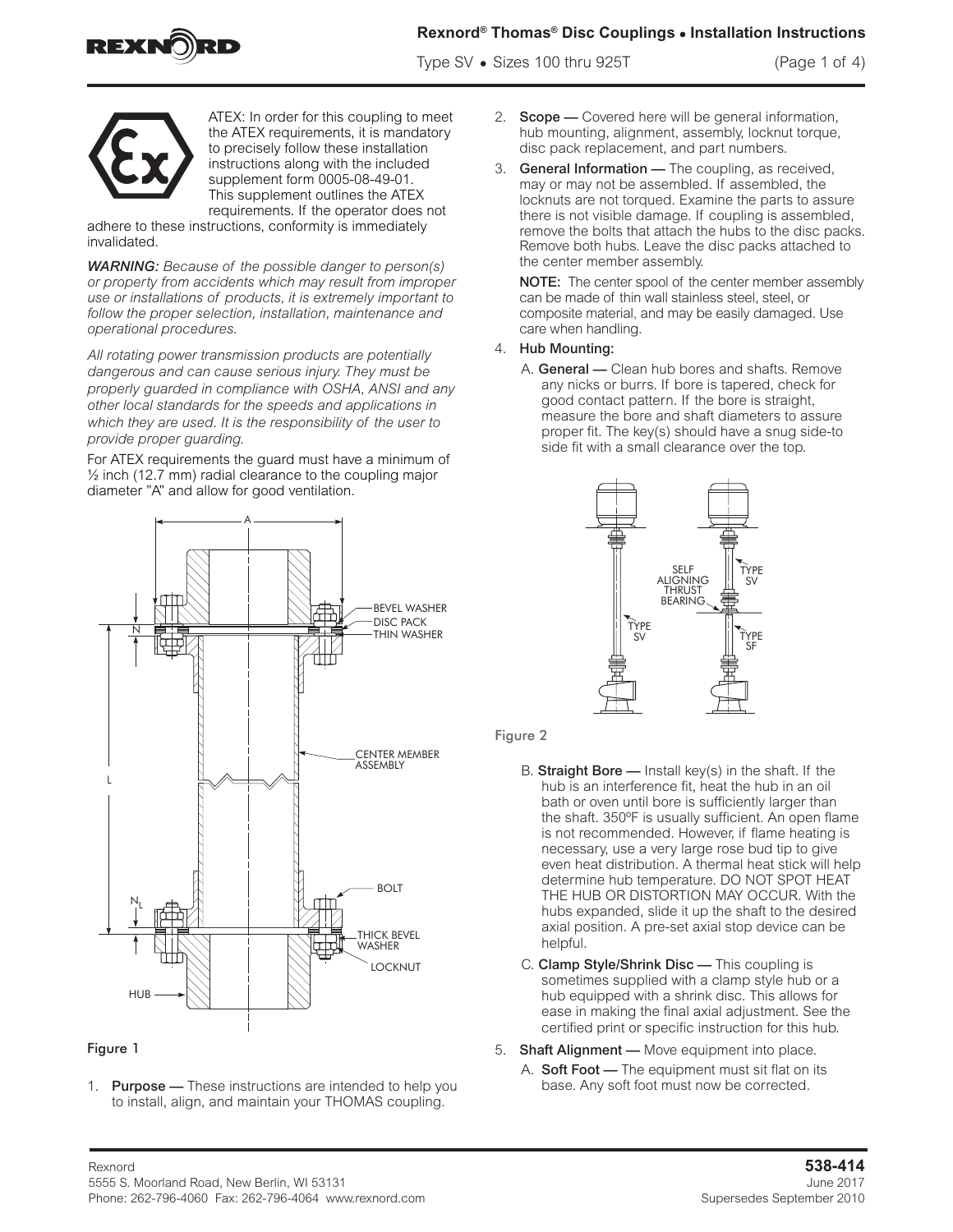## **Installation Instructions • Rexnord® Thomas® Disc Couplings**

(Page 2 of 4) Type SV • Sizes 100 thru 925T



B. Axial Spacing — The axial spacing of the shafts should be positioned so that the disc packs (flexing elements) are not distorted when the equipment is running under normal operating conditions. This means there is a minimal amount of waviness in the disc pack when viewed from the side. This will result in a flexing element that is centered and parallel to its mating flange faces. Move the connected equipment or hubs on their respective shafts to accomplish the above.

NOTE: The disc pack is designed to an optimal thickness and is not to be used for axial adjustments.

As a guide maximum and minimum values for dimension "N" are given. These dimensions are suggested for initial installation. Additional capacity is available to compensate for thermal and structural movement. Maximum axial capacity values for these couplings are also given. See Table 1 and Figure 1.

**NOTE:**  $L = N + N_L +$  Center Member Length

C. Rough Alignment — Adjust the equipment so that the coupling hub flanges are horizontally level. Use a plumb line. Attach one end of the string to the center of the driver shaft suing an eye bolt. If shaft is not tapped, a strap clamped across the hub face may have to be used. Now extend the plumb line string down so that the point of the plumb bob is just above the center of the driven equipment shaft enter. Move the driver horizontally to get the plumb bob as close to the shaft center as possible. See Figure 3.



### Figure 3

D. Angular Alignment - As the SV coupling is usually quite long, it is suggested to use the "Across the disc pack" procedure to correct the angular misalignments. See Figures 4, 5, and 6.

NOTE: In order to use this procedure, the coupling must be fully assembled. See Section 6, Final Assembly.





Figure 4 Figure 5



Figure 6

The method shown in Figure 6 is preferred because axial movement of the shafts during the alignment process does not affect the results. Rigidly mount a dial indicator on the adapter, reading out on the center tube a convenient distance "X". Rotate the assembly. Adjust the equipment by shimming and/ or moving so that the indicator is within .002 inch per inch of distance "X". (Center of flex joint to position on center member tube where readings are taken.) If the method shown in Figures 4 and 5 is chosen, use .002 inch per inch of hub flange diameter as the limit. Repeat above for both ends until the coupling is aligned. This procedure will correct the shaft angular and shaft parallel offset misalignments. See Table 1.

NOTE: If the driver or driven equipment alignment specification is tighter than these recommendations, the specification should be used. Also, be sure to compensate for thermal movement in the equipment. The coupling is capable of approximately three times the above shaft misalignment tolerances. However, close alignment at installation will provide longer service with smoother operation.

### **6. Final Assembly**

NOTE: With the coupling in good alignment, the bolts should easily fit through the holes in the flanges and the disc pack.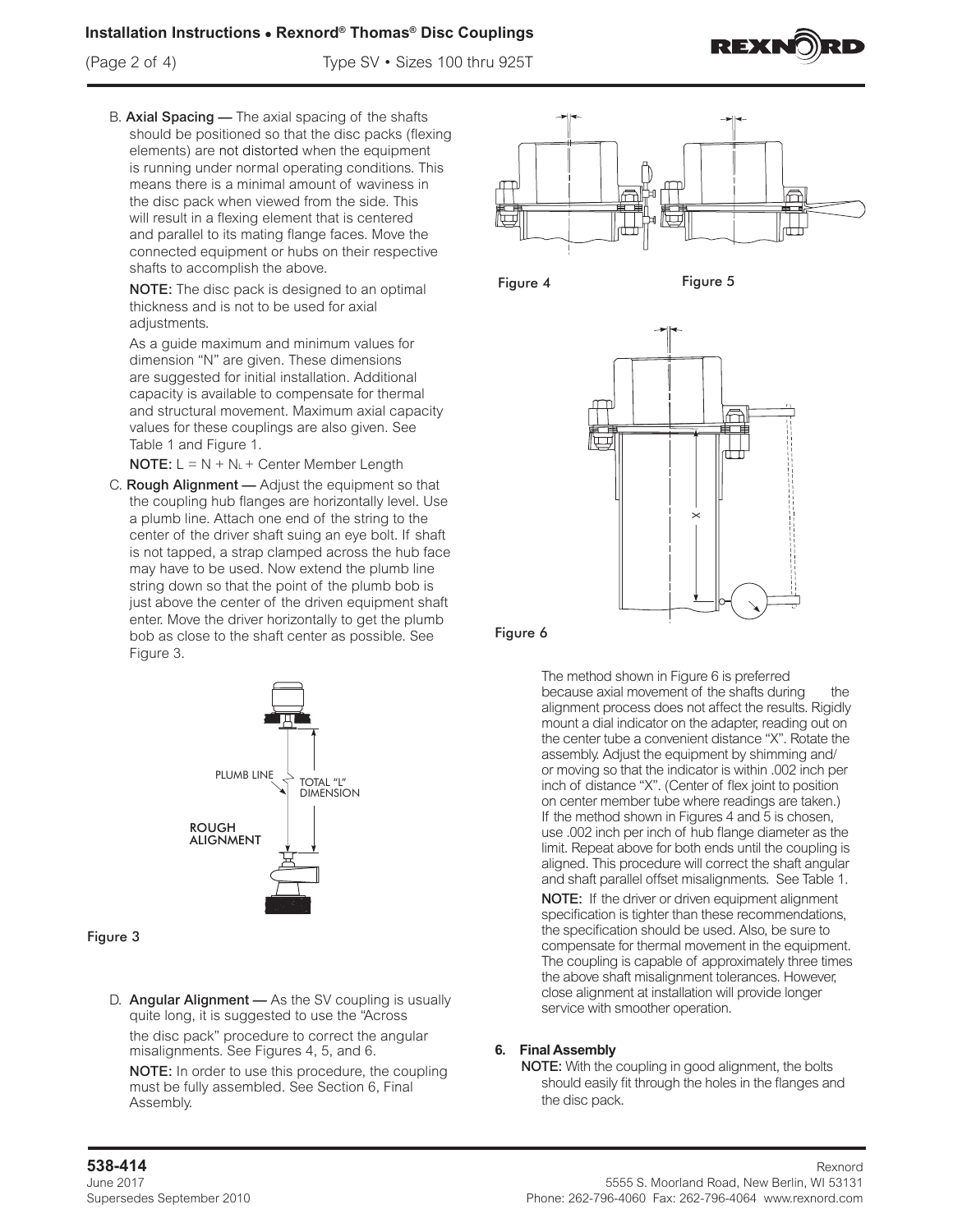### **Rexnord® Thomas® Disc Couplings • Installation Instructions**

Type SV **•** Sizes 100 thru 925T (Page 3 of 4)

A. If the coupling arrived assembled, the disc packs are still attached to the center member assembly. Before taking the disc packs off, first install one hub bolt through the disc pack and secure with a locknut. This will help when the pack is reinstalled later. (If the coupling was shipped disassembled, the bolt through the pack is not required as the discs in the pack are factory-taped together.)

REXN**î**RD

- B. With the hubs mounted and the span length "L" set, proceed to put the center member into place between the two hubs. Care should be taken when handling the center member as the tube can be damaged. Support the center member on the bottom hub, and use stabilizing straps as necessary. Rotate the driver hub or center member so that the hub flange bolt holes line up with the center member flange clearance holes.
- C. Now install the disc pack into the top flex joint. See Figure 1. Slide the disc pack in between the two flanges lining up one hole in the pack with a bolt hole in the driver hub flange. Drop a bolt down through the flange bolt hole in the driver hub, washer (on Size 262 and larger); disc pack, center member clearance hole, another washer, and secure with a locknut. The radius side of the washer should always be against the disc pack.

NOTE: All bolt threads should be lubricated. A clean motor oil is recommended.

Remove the alignment bolt from the disc pack, if used. Rotate the disc pack around until the rest of the holes line up with the hub flange holes. Repeat above for the remaining hub to disc pack bolts. Slightly tighten the locknuts. Do not fully tighten the locknuts at this time.

Install the remaining flex joint bolts by inserting them up through the center member hub flange bolt hole,

washer (on Size 262 and larger – the radius side of the washer should always be against the disc pack), disc pack, clearance hole in driver hub, another washer and secure with a locknut.

By the use of two "C" clamps across the top flex joint 180° apart compress the joint to the amount "N". See Table 1. This should give the correct bottom flex joint clearance "NL". Now the locknuts can be slightly tightened. Do not fully tighten the locknut at this time.

D. Now install the disc pack into the bottom flex joint. It may be necessary to tighten up a little on the two " C" clamps to give enough clearance between the bottom two flanges to install the disc pack. Rotate the driven hub or center member so that the hub flange bolt holes line up with the center member flange clearance holes. See Figure 1. Slide the disc pack in between the two flanges, lining up one hole in the pack with a bolt hole in the center member flange. Drop a bolt down through the bolt hole in the center member flange, disc pack, hub flange clearance hole, thick washer (the radius side of the washer should always be against the disc pack), and secure with a locknut. Remove the alignment bolt from the disc pack if used. Rotate the disc pack around until the rest of the holes line up with the center member flange bolt holes. Repeat above for the remaining center member to disc pack bolts. Slightly tighten the locknuts. Do not fully tighten the locknuts at this time.

Install the remaining flex joint bolts by inserting them up through the bottom hub flange bolt hole, disc pack, clearance hole in center member flange, thick washer and secure with a locknut. The radius side of the washer should always be against the disc pack. Remove the two "C" clamps from the top flex joint and slightly tighten the locknuts in the bottom flex joint. Do not fully tighten the locknuts at this time.

| <b>COUPLING</b><br><b>SIZE</b> | "А"<br><b>Diameter</b> | <b>Dimension</b> | Dimension "N" (inch) |      | Axial<br>Capacity                                                                                                                                         | Thread         | <b>Torque</b><br>Ft-Lb | <b>Alignment Total</b><br><b>Indicator Reading</b> |                                    |  |
|--------------------------------|------------------------|------------------|----------------------|------|-----------------------------------------------------------------------------------------------------------------------------------------------------------|----------------|------------------------|----------------------------------------------------|------------------------------------|--|
|                                | (inch)                 | " $N_i$ " (inch) | Min<br><b>Max</b>    |      | (inch)                                                                                                                                                    | Size           | $(in-Lb)$              | Angular (inch)                                     | <b>Parallel</b>                    |  |
| 100                            | 3.22                   | 0.13             | 0.43                 | 0.46 | ±.019                                                                                                                                                     | #12-28         | (96)                   | .007                                               |                                    |  |
| 125                            | 3.84                   | 0.15             | 0.51                 | 0.54 | ±.023                                                                                                                                                     | $1/4 - 28$     | 156                    | .008                                               |                                    |  |
| 162                            | 4.34                   | 0.16             | 0.52                 | 0.55 | ±.018                                                                                                                                                     | $1/4 - 28$     | (156)                  | .009                                               |                                    |  |
| 200                            | 5.44                   | 0.16             | 0.55                 | 0.58 | ±.018                                                                                                                                                     | $5/16 - 24$    | 25                     | .011                                               |                                    |  |
| 226                            | 5.81                   | 0.18             | 0.57                 | 0.60 | ±.018                                                                                                                                                     | $5/16 - 24$    | 25                     | .012                                               |                                    |  |
| 262                            | 6.69                   | 0.22             | 0.46                 | 0.49 | ±.022                                                                                                                                                     | $3/8 - 24$     | 34                     | .013                                               |                                    |  |
| 312                            | 7.81                   | 0.25             | 0.49                 | 0.52 | ±.026                                                                                                                                                     | $7/16 - 20$    | 60                     | .015                                               |                                    |  |
| 350                            | 8.69                   | 0.29             | 0.53                 | 0.56 | ±.028                                                                                                                                                     | $1/2 - 20$     | 95                     | .017                                               |                                    |  |
| 375                            | 9.69                   | 0.34             | 0.58                 | 0.61 | ±.031                                                                                                                                                     | $9/16 - 18$    | 130                    | .019                                               |                                    |  |
| 425                            | 10.50                  | 0.37             | 0.61                 | 0.64 | ±.034                                                                                                                                                     | $5/8 - 18$     | 175                    | .021                                               | .002" per Inch<br>of "X" Dimension |  |
| 450                            | 11.31                  | 0.40             | 0.77                 | 0.79 | ±.036                                                                                                                                                     | 11/16-16       | $150*$                 | .023                                               |                                    |  |
| 500T                           | 12.88                  | 0.47             | 0.77                 | 0.79 | ±.041                                                                                                                                                     | $3/4 - 16$     | 190*                   | .026                                               |                                    |  |
| 550T                           | 14.44                  | 0.54             | 0.90                 | 0.92 | ±.046                                                                                                                                                     | $7/8 - 14$     | $255*$                 | .029                                               |                                    |  |
| 600T                           | 16.00                  | 0.60             | 0.97                 | 0.99 | ±.051                                                                                                                                                     | $1 - 14$       | $335*$                 | 0.032                                              |                                    |  |
| 700T                           | 18.25                  | 0.70             | 1.19                 | 1.22 | ±.058                                                                                                                                                     | $1 - 1/8 - 12$ | $425*$                 | 0.037                                              |                                    |  |
| 750T                           | 19.81                  | 0.77             | 1.25                 | 1.29 | ±.063                                                                                                                                                     | $1 - 1/4 - 12$ | $560*$                 | 0.040                                              |                                    |  |
| 800T                           | 21.50                  | 0.84             | 1.32                 | 1.35 | ±.068                                                                                                                                                     | $1 - 3/8 - 12$ | 740*                   | 0.045                                              |                                    |  |
| 850T                           | 23.00                  | 0.90             | 1.38                 | 1.42 | ±.072                                                                                                                                                     | $1 - 1/2 - 12$ | $950*$                 | 0.046                                              |                                    |  |
| 925T                           | 25.00                  | 1.00             | 1.48                 | 1.52 | ±.078                                                                                                                                                     | $1 - 5/8 - 12$ | 1350*                  | 0.050                                              |                                    |  |
| NOTF:                          |                        |                  |                      |      | These torque values are approximate for steel bolts with lubricated threads. Modification will be necessary for stainless steel. For stainless steel, the |                |                        |                                                    |                                    |  |

## **TABLE 1 — Locknut Tightening Torques and Suggested Maximum Alignment Values**

NOTE: 1. These torque values are approximate for steel bolts with lubricated threads. Modification will be necessary for stainless steel. For stainless steel, the<br>tightening torque must be reduced to 60% of the values show

grease. 2. Bolts should be held from rotating while the locknuts are tightened to the values shown.

\* These locknuts are cadmium plated.